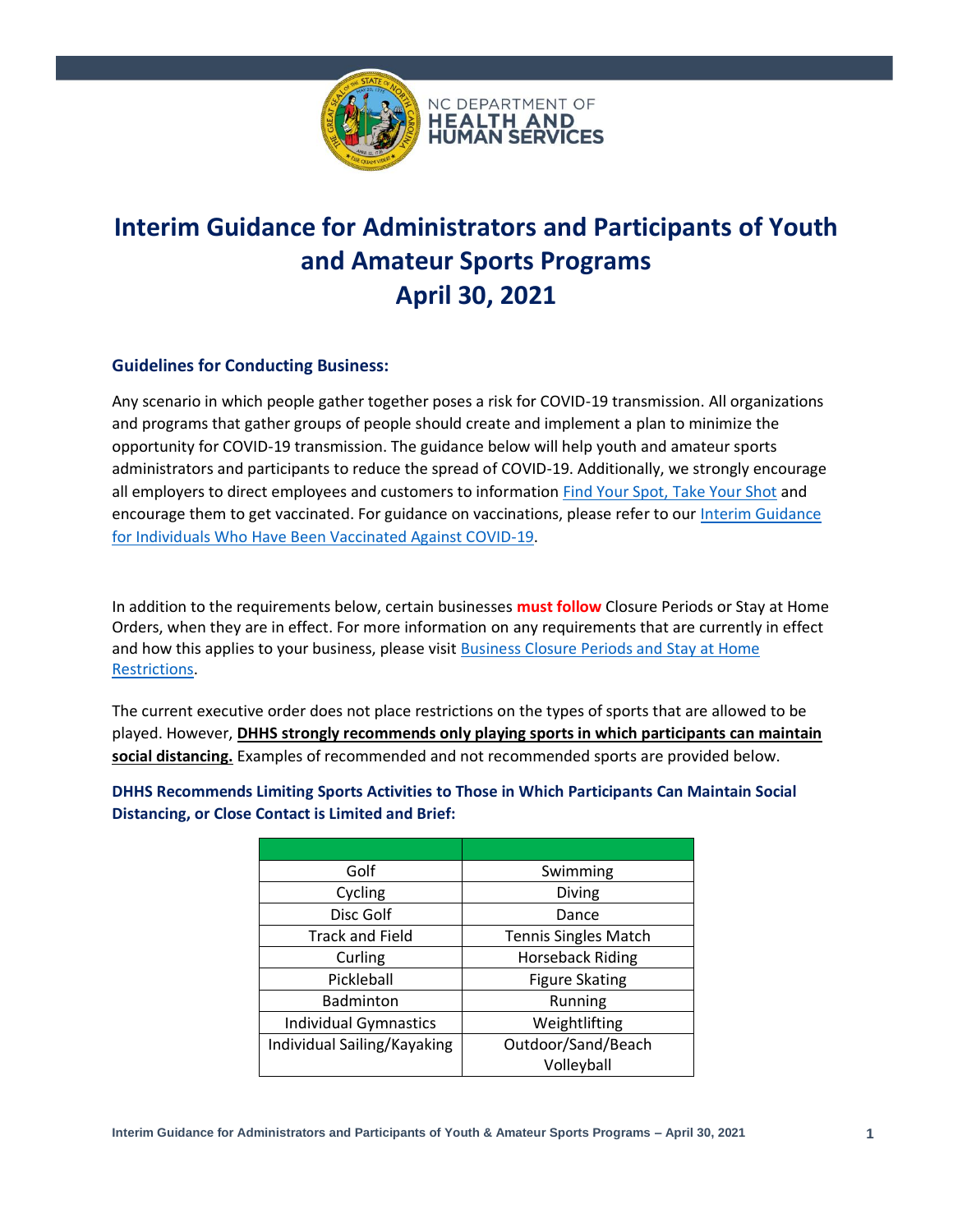| Soccer                      | Volleyball            |
|-----------------------------|-----------------------|
| Baseball                    | Softball              |
| Crew                        | Swimming Relays/Group |
|                             | Swimming              |
| <b>Tennis Doubles Match</b> | Field Hockey          |
| Lacrosse                    | <b>Flag Football</b>  |
| Ultimate                    |                       |

# **For Certain Sports for Which Close Contact May Occur but Not Prolonged, DHHS recommends playing outside if possible and limiting tournaments in which multiple teams convene.**

### **DHHS Does Not Recommend Sports Activities for Which Participants Cannot Maintain Social Distancing and Close Contact is Frequent and/or Prolonged.**

Organized sports in which participants cannot maintain social distancing are not recommended. These sports typically require coaches and athletes who are not from the same household or living unit to be in close proximity, which increases their potential for exposure to COVID-19. For these sports, it is recommended that activities are limited to athletic conditioning, drills, and practices in which dummy players, sleds, punching bags and similar equipment are used but athletes are not playing the actual sport, itself. These activities can allow athletes to condition and prepare for sports if and when they are played in the future.

| Football             | <b>Competitive Cheer</b> |
|----------------------|--------------------------|
|                      | Basketball               |
| Rugby                | Wrestling                |
| <b>Group Dance</b>   | Hockey                   |
| Pairs Figure Skating | <b>Boxing</b>            |

## **Number of Participants and Spectators**

**Regardless of the type of sport being played, all administrators of sports programs are required to:**

- ❑ For indoor and outdoor venues , follow the occupancy requirements in the [NCDHHS Interim](https://covid19.ncdhhs.gov/ncdhhs-interim-guidance-very-large-venues/download)  [Guidance for Indoor and Outdoor Venues for Live Performances.](https://covid19.ncdhhs.gov/ncdhhs-interim-guidance-very-large-venues/download)
- ❑ Players, coaches, and support staff are not subject to the occupancy requirements listed above.